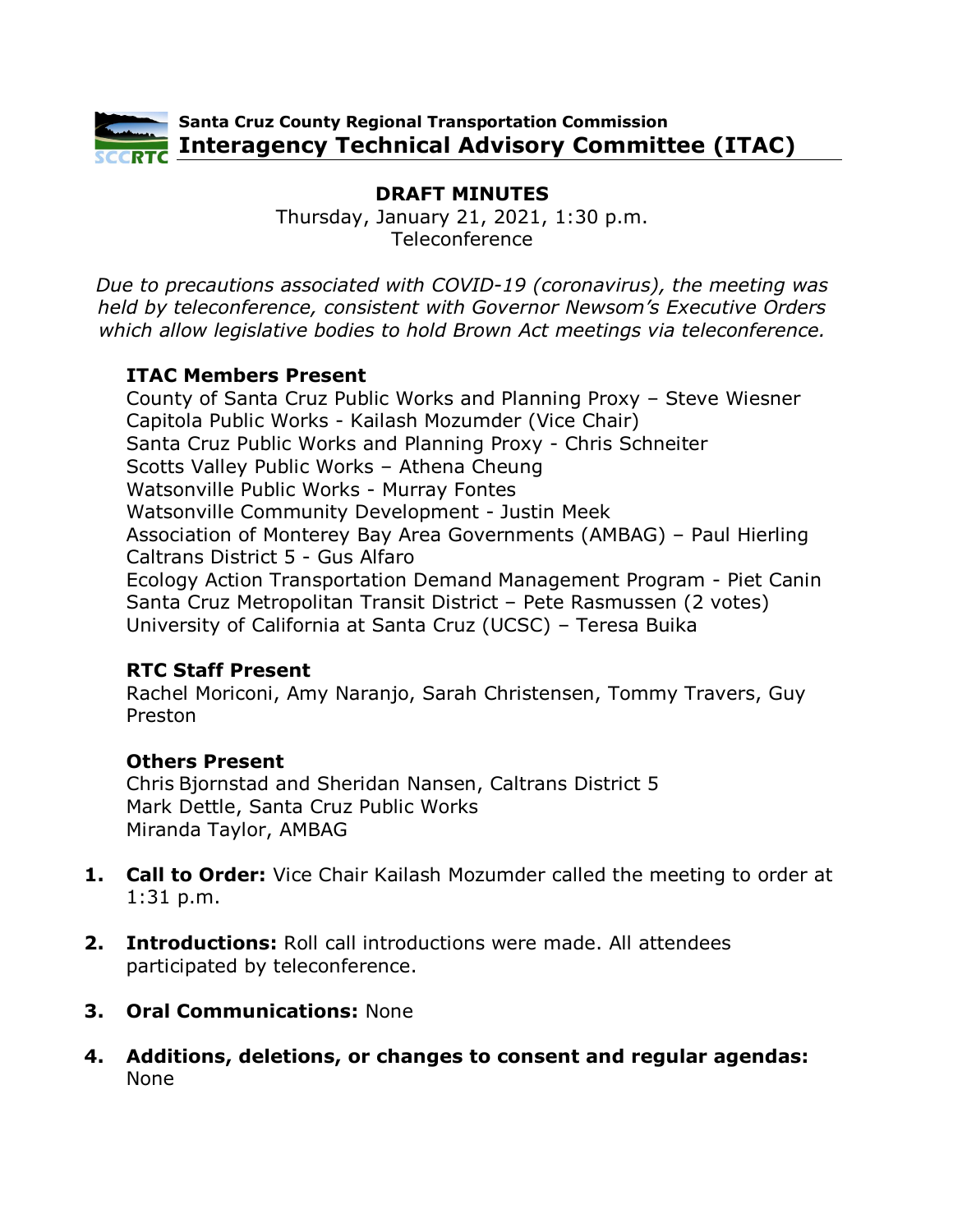## **CONSENT AGENDA**

## **5. Approved Minutes of the December 17, 2020 ITAC meeting**

*The Committee approved a motion (Fontes/Schneiter) approving the consent agenda (12-0), with Steve Wiesner abstaining and all other members present voting "yes" by roll call vote.* 

## **REGULAR AGENDA**

#### **6. Status of transportation projects, programs, studies and planning documents**

ITAC members provided updates on Measure D and RTC-funded projects, other major projects and planning efforts.

Capitola – Kailash Mozumder reported that the city will start construction of the Capitola Avenue streetscape project near Capitola Village in the next few months.

County – Steve Wiesner reported that the County resurfaced over 32 miles of roads in 2020, with a combination of Measure D, RSTPX, STIP, and some SB1 funds. They also worked on 34 individual storm damage projects, totaling over \$23 million; fire damage to 30 culverts, guardrail, over 500 signs, one bridge that was fully destroyed and one partially destroyed, removing 7500 trees in burn zone along roadsides, and other maintenance work. Several storm damage sites are still under construction, with some on hold during the rainy season and debris flow evacuation routes. Construction continues on the Aptos Creek Road/Soquel Drive intersection signal and RR crossing.

Santa Cruz – Chris Schneiter reported that Jim Burr Transportation Manager retired.

Watsonville – Murray Fontes reported that the signal project at Beach/Ohlone is operational and construction continues at Airport Blvd/Holm Road. Segment 18 of the Rail Trail was paved last week and construction may finish in a few weeks, weather pending. He shared a picture of the trail with a train operating next to it.

METRO – Pete Rasmussen reported that METRO will be launching a microtransit pilot program in February 2021. The on-demand, point-topoint service pilot will be available in 6 zones (3-4 miles each). Rides can be scheduled by the general public, the service will use ParaCruz vehicles,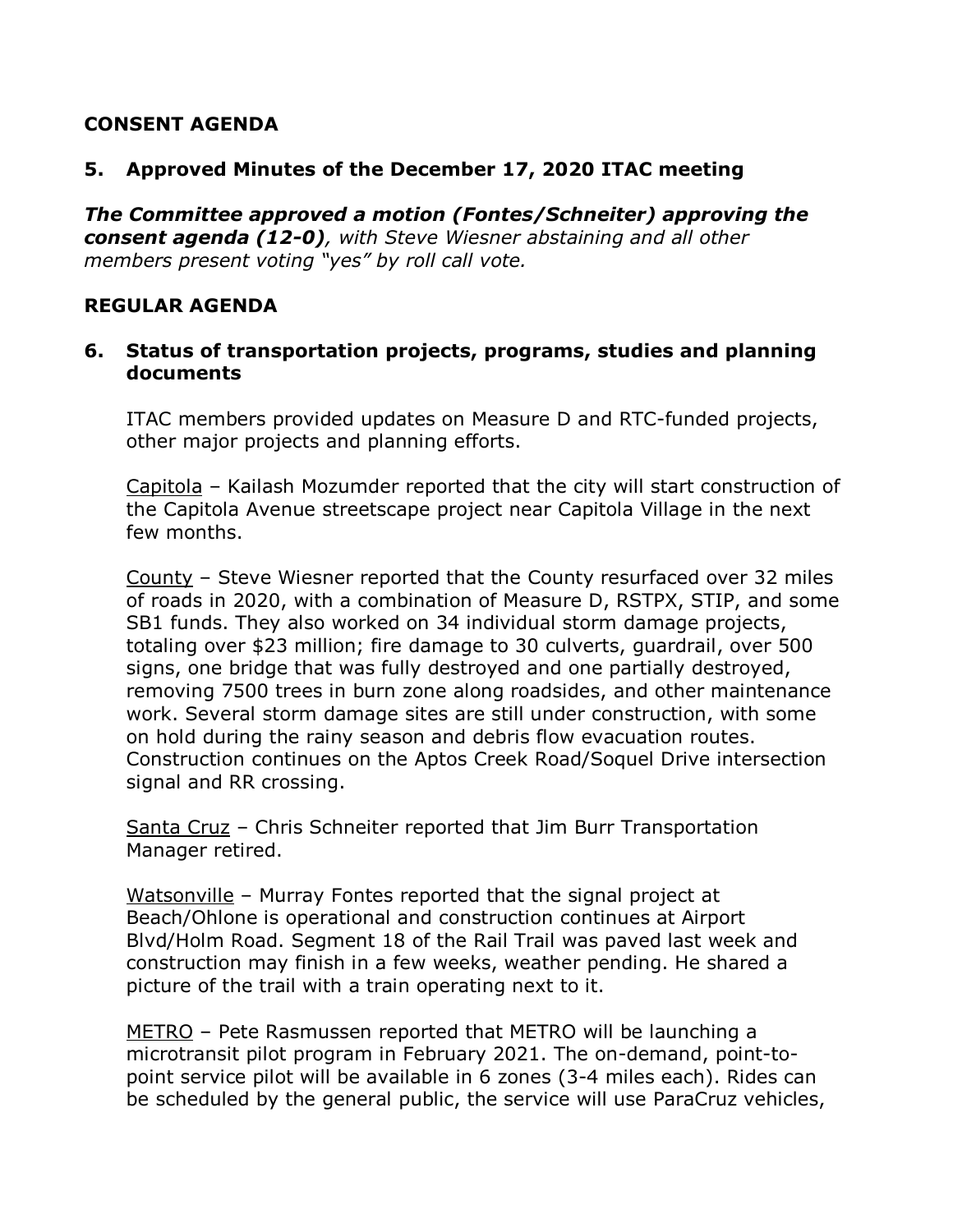and fares will be similar to ParaCruz. More information is available in the METRO board's January 22, 2021 meeting agenda packet.

UCSC - Teresa Buika highlighted the notice included in the agenda packet regarding the Draft Long Range Development Plan (LRDP) and Environmental Impact Report (EIR). She noted upcoming public meetings and that comments are due March 8, 2021. Documents and meeting notices are online at: [https://lrdp.ucsc.edu/.](https://lrdp.ucsc.edu/) She noted that if everything goes well with vaccinations, classes are expected to be in-person Fall Quarter.

AMBAG – Paul Hierling reported work continues on the Metropolitan Transportation Plan/Sustainable Communities Strategy (MTP/SCS).

Ecology Action: Piet Canin reported that EA is conducting outreach to low income consumers about electric vehicles, completed the Scotts Valley Active Transportation Plan, and is working on a bike commuter education program with the City of Santa Cruz and large employer Transportation Demand Management (TDM) outreach focused on biking as "COVID-safe" transportation.

Caltrans – Gus Alfaro reported that the District Active Transportation Plan is scheduled to be released for public review in February 2021; the CalSTA Climate Action Plan for Transportation Infrastructure (CAPTI) will likely be released in spring 2021; the climate Adaption Report is expected to be released this month; the draft Interregional Transportation Strategic Plan (ITSP) will be released in summer/fall; and Reinie Jones is the new fulltime District Local Assistance Engineer.

RTC – Rachel Moriconi reported that the RTC considered public input on the Transit Corridor Alternatives Analysis (TCAA) and is scheduled to take action on the final report at its February 4, 2021. The RTC is holding a public meeting on the Regional Conservation Investment Strategy (RCIS) on 1/21/21. Amy Naranjo reported that RTC is working with Ecology Action to launch the countywide MyCruz511 program, similar to GoSantaCruz, in coordination with the May Bike Month. Sarah Christensen reported that the Highway  $1 - 41$ <sup>st</sup> Ave-Soquel Dr. project is expected to be advertised for construction this spring; design work has begun on the Highway 1 Bay/Porter-State Park auxiliary lanes, with the environmental review anticipated to be finalized in May 2021 and the project ready to advertise for construction by the end of 2022. Environmental review of the Highway 1 State Park to Freedom Blvd project continues.